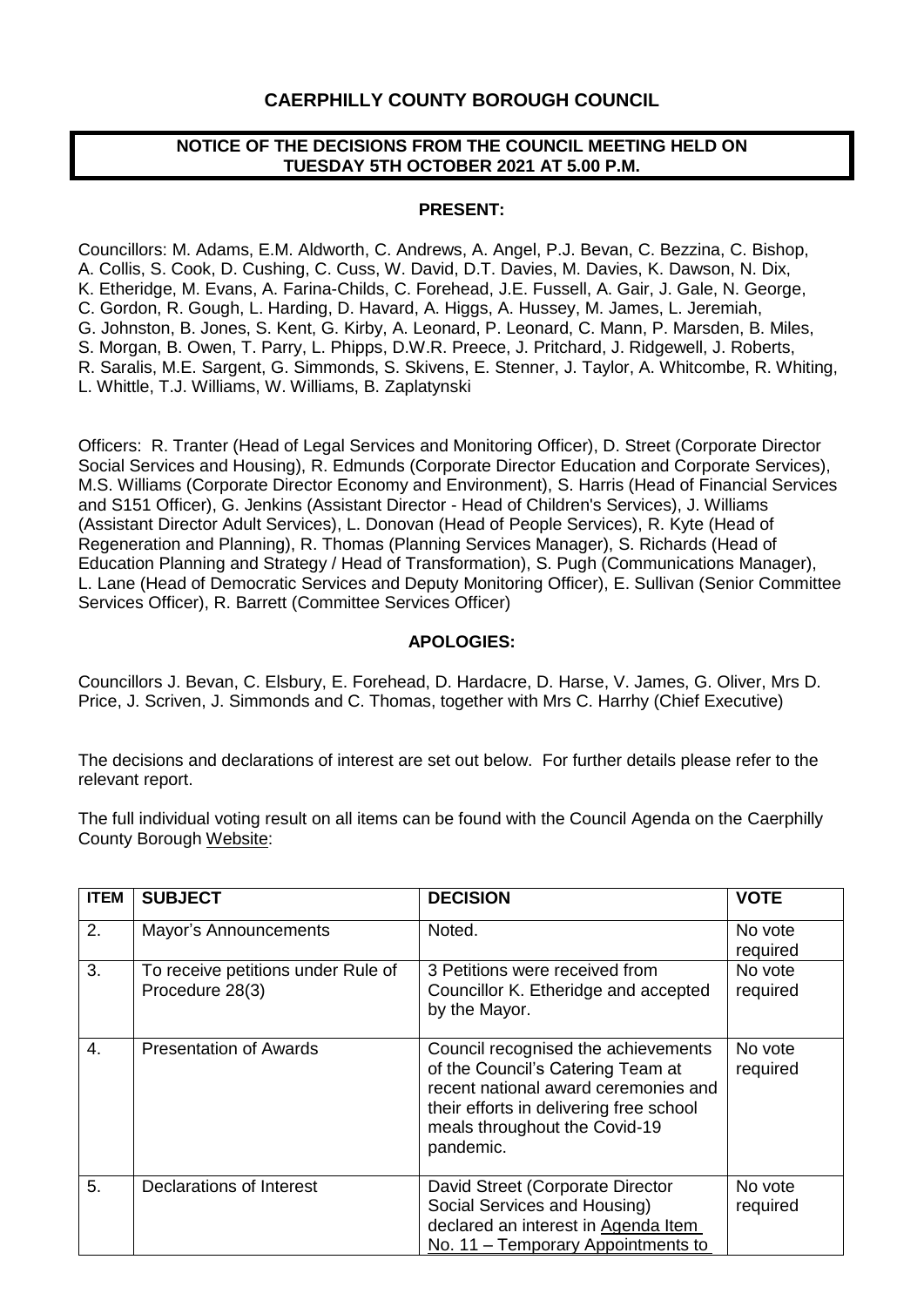| <b>ITEM</b> | <b>SUBJECT</b>                                                                   | <b>DECISION</b>                                                                                                                                                                                                                                                                                                                                                                                                                                                                                                                                                           | <b>VOTE</b>                        |
|-------------|----------------------------------------------------------------------------------|---------------------------------------------------------------------------------------------------------------------------------------------------------------------------------------------------------------------------------------------------------------------------------------------------------------------------------------------------------------------------------------------------------------------------------------------------------------------------------------------------------------------------------------------------------------------------|------------------------------------|
|             |                                                                                  | Corporate Management Team as he<br>is directly affected by the report and<br>left the meeting during consideration<br>of this item.                                                                                                                                                                                                                                                                                                                                                                                                                                       |                                    |
| 6.8<br>7.   | Council held on 13th July 2021 and<br>Special Council held on 27th July<br>2021  | Subject to the inclusion of Cllr M.<br>Davies in the list of attendees for 13th<br>July 2021, it was RESOLVED that the<br>minutes of the meetings held on 13th<br>July 2021 and 27th July 2021 be<br>approved as a correct record.                                                                                                                                                                                                                                                                                                                                        | 57 For<br>0 Against<br>1 Abstain   |
| 8.          | Statement from the Leader of<br>Council.                                         | Noted                                                                                                                                                                                                                                                                                                                                                                                                                                                                                                                                                                     | No vote<br>required                |
| 9.          | To receive and to answer<br>questions received under Rule of<br>Procedure 10(2). | Questions received and Answers<br>noted.                                                                                                                                                                                                                                                                                                                                                                                                                                                                                                                                  | No vote<br>required                |
| 10.         | To receive and to answer<br>questions received under Rule of<br>Procedure 10(4). | Questions received and Answers<br>noted.                                                                                                                                                                                                                                                                                                                                                                                                                                                                                                                                  | No vote<br>required                |
| 11.         | <b>Temporary Appointments to</b><br>Corporate Management Team.                   | It was moved and seconded that the<br>recommendations contained in the<br>Officer's report be approved and by<br>way of Microsoft Forms this was<br>unanimously agreed.<br>RESOLVED that:-<br>1. The appointment of David<br>Street in to the post of Acting<br>Chief Executive, for the period<br>of time that the substantive<br>postholder is absent due to<br>sickness, be approved;<br>2. A Head of Service be<br>appointed to the post of Acting<br>Director, Social Services and<br>Housing whilst Mr Street is<br>undertaking the Acting Chief<br>Executive role. | 57 For<br>0 Against<br>0 Abstain   |
| 12.         | Notice of Motion - Abolish Car<br>Parking Charges in Town Centre<br>Car Parks.   | The Notice of Motion was moved and<br>seconded, and by way of Microsoft<br>Forms the Notice of Motion was<br>declared lost by the majority present.<br><b>RESOLVED that the Notice of Motion</b><br>not be supported.                                                                                                                                                                                                                                                                                                                                                     | 11 For<br>37 Against<br>10 Abstain |
| 13.         | Notice of Motion - Real Nappies.                                                 | The Notice of Motion was moved and<br>seconded, and by way of Microsoft<br>Forms the Notice of Motion was<br>supported by the majority present.                                                                                                                                                                                                                                                                                                                                                                                                                           | 50 For<br>3 Against<br>2 Abstain   |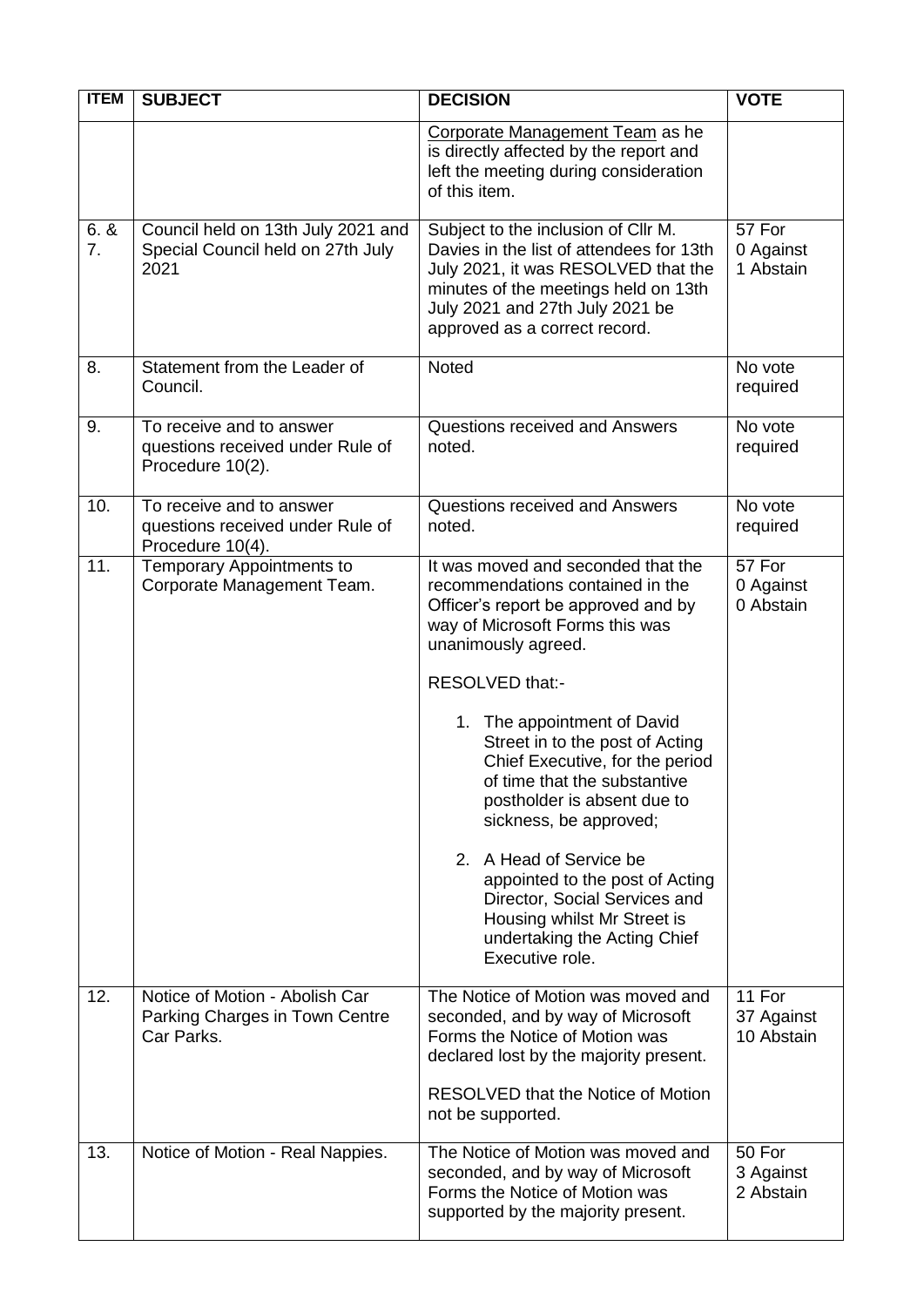| <b>ITEM</b> | <b>SUBJECT</b>                                                                 | <b>DECISION</b>                                                                                                                                                                                                                                                                                                                                                                                                                                                                                                                                                                                                                                                                                                                                                                                                                  | <b>VOTE</b>                      |
|-------------|--------------------------------------------------------------------------------|----------------------------------------------------------------------------------------------------------------------------------------------------------------------------------------------------------------------------------------------------------------------------------------------------------------------------------------------------------------------------------------------------------------------------------------------------------------------------------------------------------------------------------------------------------------------------------------------------------------------------------------------------------------------------------------------------------------------------------------------------------------------------------------------------------------------------------|----------------------------------|
|             |                                                                                | RESOLVED that the Notice of Motion<br>be supported.                                                                                                                                                                                                                                                                                                                                                                                                                                                                                                                                                                                                                                                                                                                                                                              |                                  |
| 14.         | Annual Report of the Director of<br>Social Services and Housing.               | It was moved and seconded that the<br>recommendation contained in the<br>Officer's report be approved and by<br>way of Microsoft Forms this was<br>unanimously agreed.<br><b>RESOLVED that the Annual Reports</b><br>of the Director of Social Services and<br>Housing for 2019/20 and 2020/21 be<br>endorsed and adopted, prior to their<br>submission to Welsh Government,<br>Care Inspectorate Wales and<br>publication on the Authority's website.                                                                                                                                                                                                                                                                                                                                                                           | 52 For<br>0 Against<br>0 Abstain |
| 15.         | Audit Wales Enquiries Return<br>2020-21.                                       | It was moved and seconded that the<br>recommendation contained in the<br>Officer's report be approved and by<br>way of Microsoft Forms this was<br>unanimously agreed.<br>RESOLVED that the response to<br>Audit Wales as appended to the<br>report be noted.                                                                                                                                                                                                                                                                                                                                                                                                                                                                                                                                                                    | 53 For<br>0 Against<br>0 Abstain |
| 16.         | Caerphilly County Borough<br><b>Community Infrastructure Levy</b><br>$(CIL)$ . | It was moved and seconded that the<br>recommendations contained in the<br>Officer's report be approved and by<br>way of Microsoft Forms and verbal<br>confirmation this was agreed by the<br>majority present.<br>RESOLVED that:-<br>1. Council delegates power to the<br>Regeneration Project Board to<br>determine the priorities for the<br>Charging Authority's CIL<br>spend in line with the Council's<br><b>Strategic Priorities and CIL</b><br>regulation 123 List for<br>subsequent consideration by<br>Cabinet;<br>2. Council delegates power to the<br>Regeneration Project Board to<br>determine the priorities for CIL<br>expenditure in non-Community<br>Council areas in early<br>consultation with the ward<br>member as outlined in<br>paragraph 5.21 and in line with<br>the Council's Strategic<br>Priorities. | 51 For<br>0 Against<br>2 Abstain |